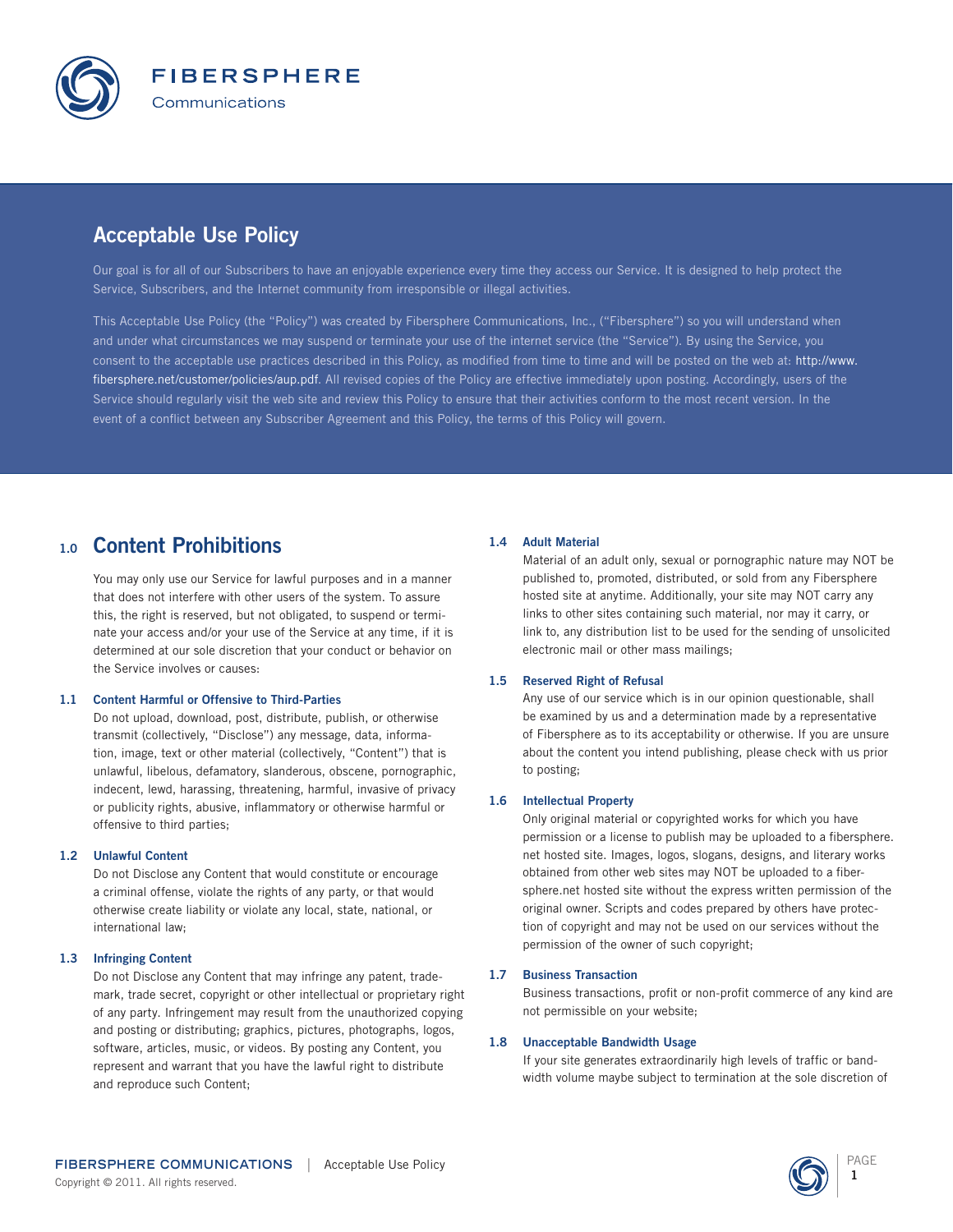Fibersphere management;

#### 1.9 Other Functions

Scripts that invoke server-based actions beyond the delivery of stored material may only be installed or run with our permission. Typically this includes, but is not limited to, all CGI, Active Server Scripts and server based database handlers. We can supply a range of preapproved scripts to handle many web-based activities. Scripts may be submitted to us for certification prior to installation. We may charge a fee for such services. Email scripts may be not intended for bulk e-mail transmission from a database uploaded to our servers;

### 1.10 Legally Acceptable Intended Country of Origin

All material uploaded to a Fibersphere hosted site must be legal for publication in the countries of your potential viewers;

### 1.11 Impersonation

Do not impersonate any person or entity or otherwise misrepresent your affiliation with a person or entity;

### 1.12 Interference

Do not do anything to interfere with other users of the Service;

### 1.13 Deceptive Content or Spam

When using e-mail, text messaging services, or multi-media messaging services do not Disclose any deceptive Content — such as letters relating to pyramid schemes, or communications offering or disseminating fraudulent goods, services, schemes or promotions- or any form of unsolicited commercial email or "spam" (electronic messages sent to multiple email addresses where the recipient has not consented to receive such messages, except messages whose primary purpose is to facilitate, complete, confirm, provide or request information about a commercial transaction, an existing employment relationship, or an existing commercial relationship that the recipient has previously agreed to enter into with the sender).

### 1.14 Unapproved Promotions or Advertising of Goods or Services

Do not Disclose on the Sites any unsolicited promotions of goods or services, commercial solicitation or any advertising, promotional materials or any other solicitation of other users for goods or services;

### 1.15 Off Topic Content

Do not Disclose any Content that is off-topic according to the description of a group or list or send unsolicited mass emailings if such Content could reasonably be expected to provoke complaints from its recipients;

### 1.16 Content Harmful to Other Systems

Do not Disclose harmful Content, including without limitation, viruses, denial of service attacks, Trojan horses, worms, time bombs, zombies, cancelbots, or any other computer programming routines, that may damage, interfere with, surreptitiously intercept or expropriate any system, program, data or personal information.

## 2.0 Network Usage

Violations of system or network security are prohibited, and may result in criminal and civil liability. Fibersphere may investigate incidents involving such violations and may involve and will cooperate with law enforcement if a criminal violation is suspected. Examples of system or network security violations include, without limitation, the following:

### 2.1 Hacking

Unauthorized access to, or use of data, systems or networks, including any attempt to probe, scan or test the vulnerability of a system or network or to breach security or authentication measures without express authorization of the owner of the system or network;

### 2.2 Interception

Unauthorized monitoring of data or traffic on any network or system without express authorization of the owner of the system or network;

### 2.3 Intentional Interference

Interfering with Other Users is Prohibited. No User shall interfere with any other person's use of the Services or the Internet by effecting or participating in any of the following activities via the Service: restricting or inhibiting any other User or any other person from using and enjoying Services and/or the Internet. Posting or transmitting any information or software that contains a virus worm, cancelbot or other harmful component; Without permission from the owner of a system or network, doing any of the following: accessing the system or network, monitoring data or traffic, probing, scanning, testing firewalls, testing the vulnerability of a system or network or breaching the security or authentication routines of a system or network; conducting or forwarding surveys, contests, pyramid schemes, charity requests or chain letters relaying e-mail in an anonymous fashion or forging any TCP-IP packet header, or mail bombing, flooding, overloading, denial of service attempts, attacking or otherwise interfering with a system or network;

### 2.4 Falsification of Origin

Forging any TCP-IP packet header, e-mail header or any part of a message header. This prohibition does not include the use of aliases or anonymous remailers;

### 2.5 Avoiding System Restrictions

Using manual or electronic means to avoid any use limitations placed on the Service;

### 2.6 Wireless Broadcasting

Although wireless devices allow for mobility and accessibility within your dwelling area, it may inadvertently interfere with other users, or cause redistribution or theft of the Service to unauthorized users, therefore the use of any wireless network devices should be used with caution and users of such devices should adopt security practices that will lock unauthorized users from access and enable encryption features that are built into most wireless devices. It is recommended if you are unfamiliar with enabling wireless security features that you either consult the wireless device's manual or contact the technical support services provided by the manufacturer. Fibersphere is not responsible for;

### 2.7 Instant Messaging

Inappropriate use or misuse of instant messaging applications on the Network. Examples include: Sending instant messages that contain threatening, abusive, illegal or libelous material;

### 2.8 Bandwidth and Other limitations

Use of Service in a manner that exceeds the current bandwidth, or other limitations on the Service or puts an excessive burden on the limitations of the network. Examples include: Using the Service to run a Web-hosting server or any other commercial enterprise.